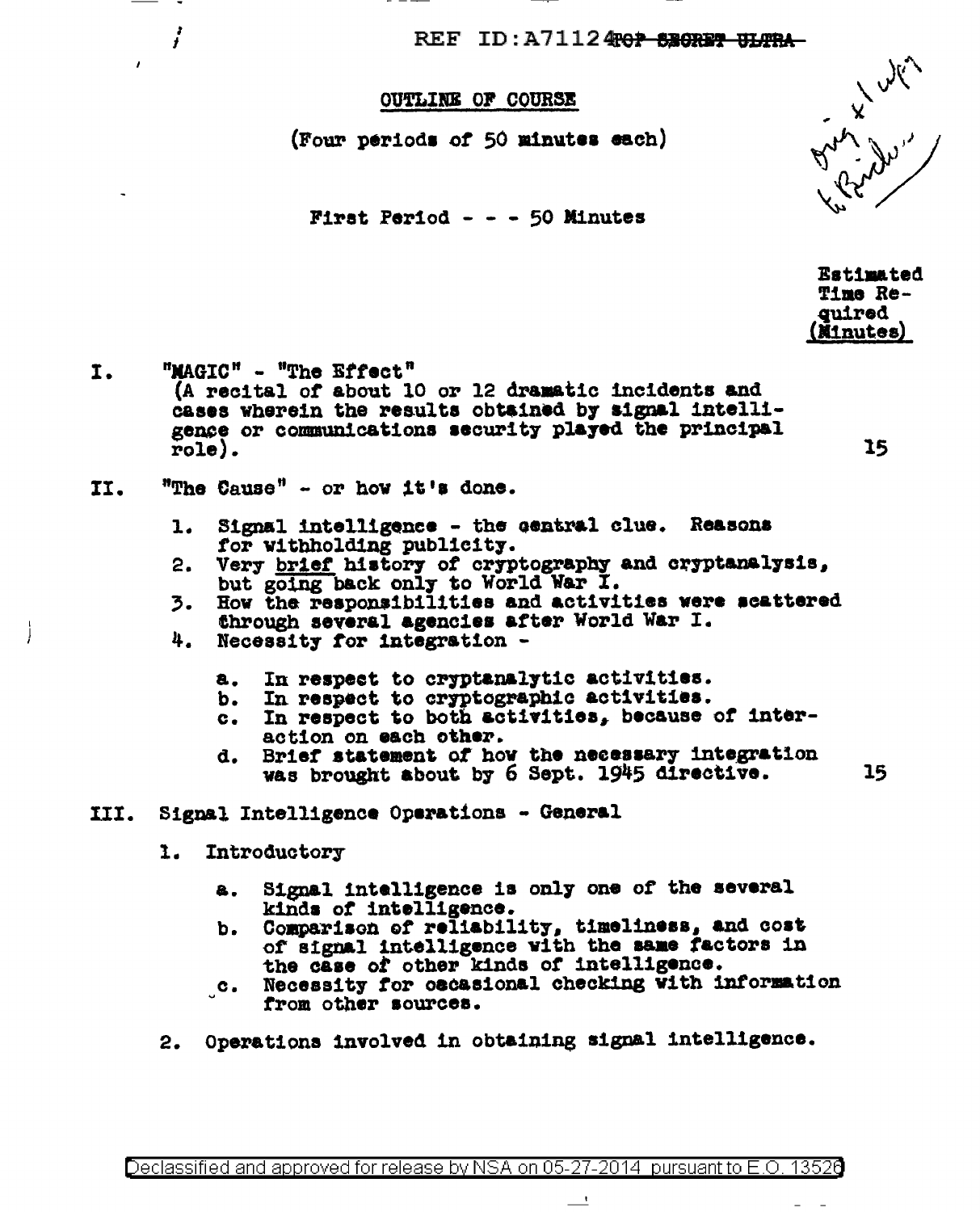## REF ID: A71124 - TOP SECRET ULTRA

Estimated Time Required (Minutes)

- a. Interception
- b. Traffic analysis
- c. Cryptanalysis
- Translation d.
- Processing on large scale ("Assembly-line" Dee. cryption and translation).
- f. Publication

 $\mathbf{r}$ 

 $\bar{\mathbf{r}}$ 

- g. Evaluation and dissemination-the responsibility and function of Intelligence.
- "Fusion" or "Regenerative" effects of the respective operations how they affect one another.  $\overline{3}$ .

**Total Minutes** 

20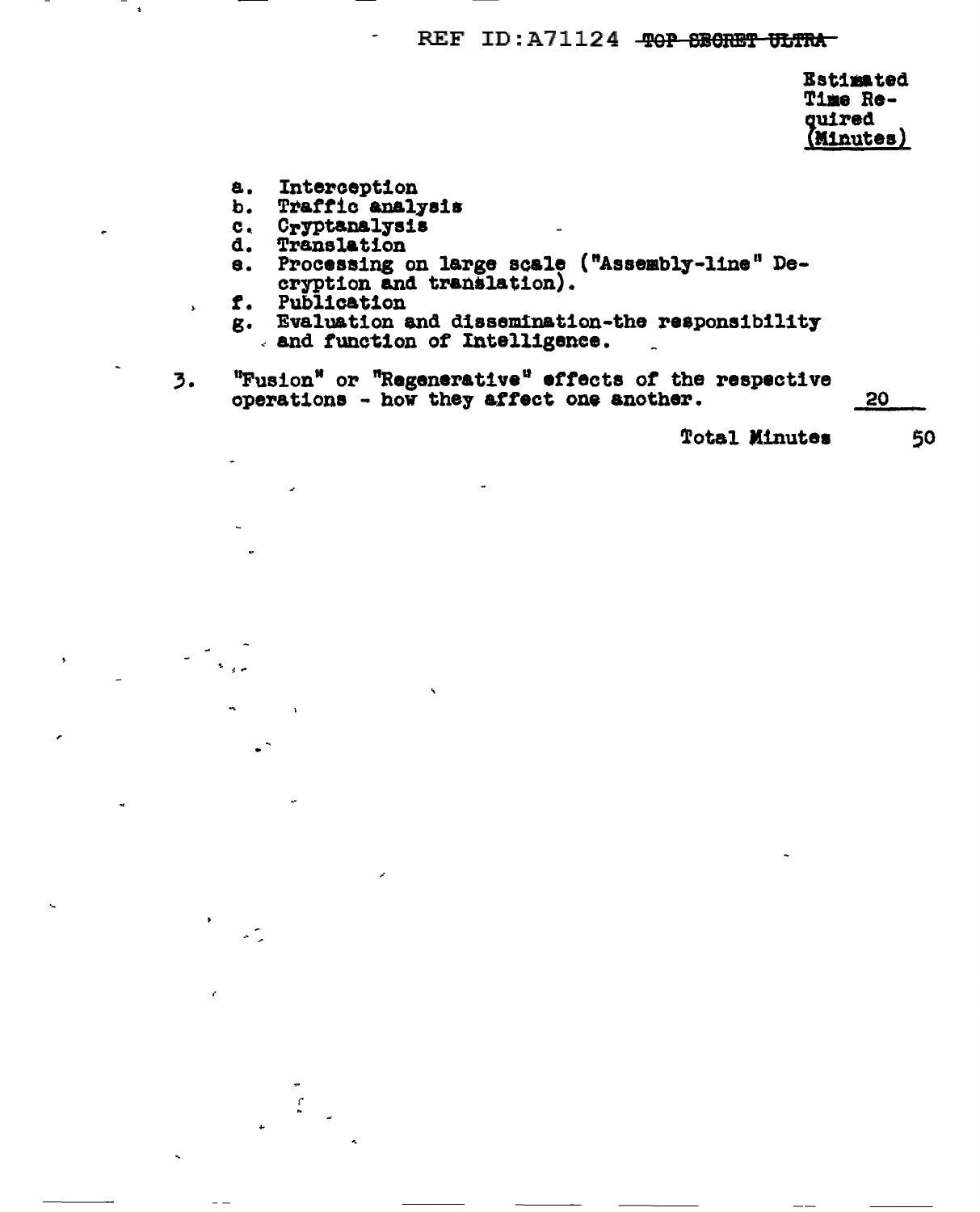REF ID: A71124 TOP SECRET ULTRA

| <b>Second Period - -</b> | - 50 Minutes |
|--------------------------|--------------|
|--------------------------|--------------|

**Estimated** Time Required (Minutes)

10

- IV<sub>1</sub> Intercept Operations.
	- General or introductory--(Operating data-freq. calls. ı schedules, types of nets and workings, radio procedures, operators chatter, D/F, RFP, Tina, other collateral information)
	- Strategic and tactical intercept 2. (Differences and similarities Difficulties in fixing line of demarcation between functions and activities at fixed and mobile stations)
	- 3. Primary bases of and factors in interception effi**ciency**
	- 4 How the ASA Officer and the Intelligence Officer can be of assistance to each other in this phase
- V. Traffic Analysis
	- 1. . Introductory-an analogy to make clear what it is about
	- 2. Techniques
	- 3. How traffic analysis and cryptanalysis assist and - affect each other
	- 4. The importance of traffic analysis when cryptanalysis is unsuccessful.
	- The intelligence derivable from traffic analysis--its 5. limitations, dangers, and possibilities. 10
- VI. Cryptanalysis

 $\boldsymbol{\lambda}$ 

- Introductory remarks Progress made in last 25 years ı.
- $\mathbf{2}$ High level (or strategic) vs medium and low-level (or tactical) cryptanalytic operations
- 3.<br>4 Size and nature of organizations required for efficiency.
- Requirements in regard to space, communications facilities, special machinery, and specialist personnel<br>Priorities and intercept control (How priorities are
- 5. determined by the relationships among intelligence,  $T/A$ , C/A)
- 6. Special role played by rapid communications in successful signal intelligence operations
- How the ASA Officer and the Intelligence Officer can be 7 of mutual assistance in the production and most effective use of signal intelligence

**Total Minutes** 

50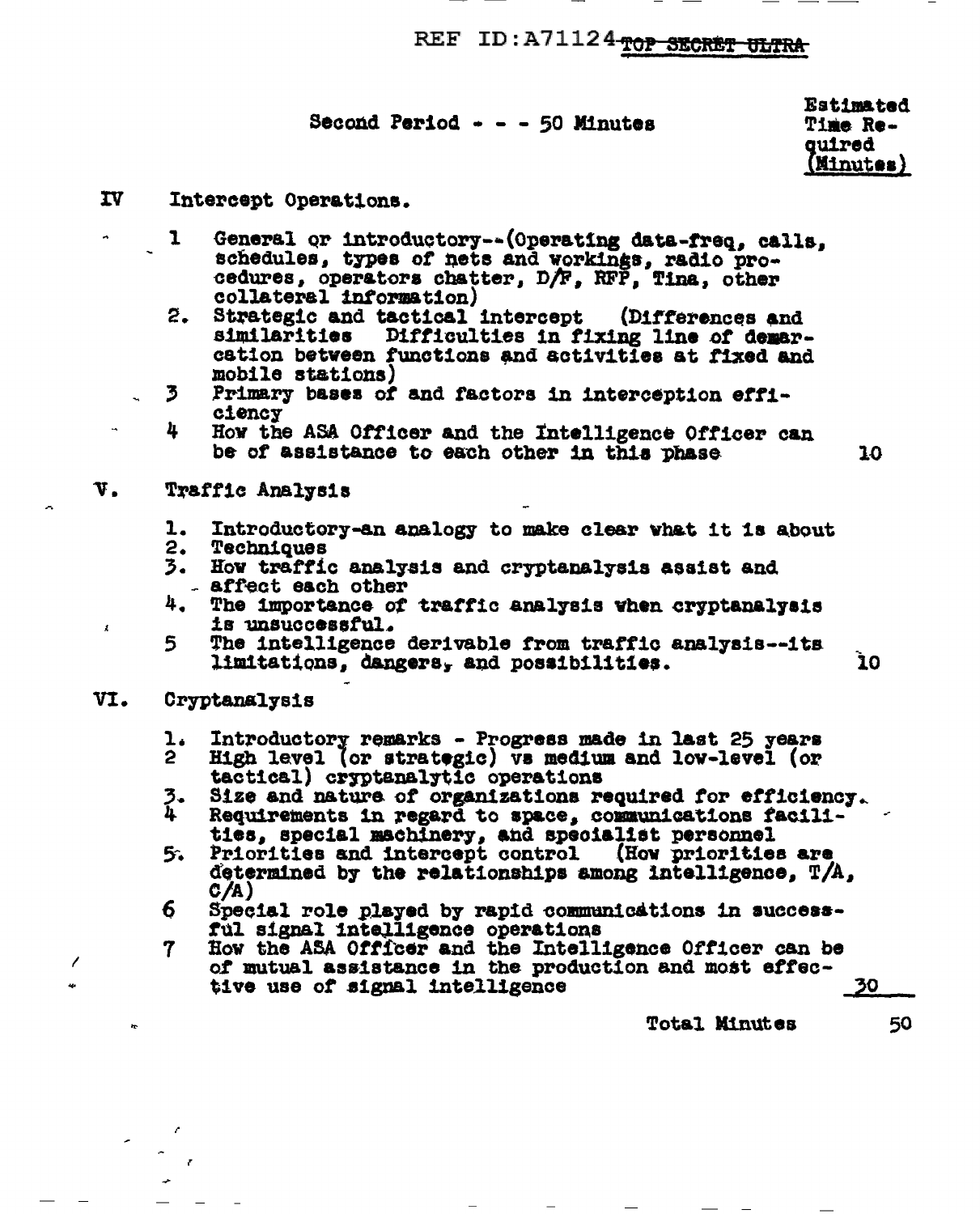## REF ID: A71124 TOP SECRET ULTRA

## Third Period - - - 50 Minutes

 $\mathcal{S}$ 

Estimated Time Re-<br>quired<br>(Minutes)

| VII |                                  | Communications Security-The other of the Siamese Twins.                      |    |
|-----|----------------------------------|------------------------------------------------------------------------------|----|
|     | $\mathbf{1}$                     | Introductory scope, definitions and components of<br>communications security |    |
|     | 2 <sup>1</sup>                   | Importance of communications security in modern                              |    |
|     |                                  | signal communications, and a few examples of insecur-                        |    |
|     |                                  | ity and their consequences                                                   |    |
|     | $\overline{\mathbf{3}}$          | Communications security is a respponsibility of<br>command                   |    |
|     | 4.                               | Responsibilities of Intelligence Officer                                     |    |
|     | 5<br>6.                          | Responsibilities of ASA Officer.                                             |    |
|     |                                  | Security measures physical security, cryptographic                           |    |
|     |                                  | security-authorized codes and ciphers when properly                          |    |
|     |                                  | used give adequate security, transmission security                           |    |
|     | $\mathbf 7$                      | Different levels of security: high-grade; medium-                            |    |
|     |                                  | grade, low-grade                                                             |    |
|     | 8                                | Modern crypto-mechanisms, their possibilities and li-                        |    |
|     |                                  | mitations, effects of misuse, necessity for indoctri-                        |    |
|     |                                  | nation and training.                                                         |    |
|     | 9.                               | Problems of plain language transmissions and approved<br>circuits            |    |
|     | 10                               | Problems of coordination in Joint and Combined commu-                        |    |
|     |                                  | nications                                                                    |    |
|     | 11.                              | Evaluation of our security as seen through TICOM opera-                      |    |
|     |                                  | tions                                                                        |    |
|     | 12.                              | Tactical traffic of small units-where most of present-                       |    |
|     |                                  | day insecurity arises                                                        |    |
|     | 13                               | How the Intelligence Officer can assist                                      | 40 |
|     |                                  | VIII. Friendly traffic analysis, cover, and deception.                       |    |
|     | 1.                               | Effect of our knowledge of T/A techniques on our own<br>security             |    |
|     | $\mathcal{L}^{\text{max}}$<br>2. | Strategical and tactical T/A                                                 |    |
|     | 3.                               | Cover and deception                                                          |    |
|     | 4                                | Coordination required.                                                       |    |
|     |                                  |                                                                              |    |

 $\sim$ 

 $\overline{\phantom{a}}$ 

j.

÷

and an interval of the contract of

 $\sim$ 

5 Examples of accomplishments.

 $\mathcal{C}$ 

 $\pm$  4.  $\pm$ 

an democratica

 $\overline{a}$ 

 $\ddot{\phantom{1}}$ 

 $\Delta$ 

 $10<sub>1</sub>$ 

Total Minutes 50

 $\overline{a}$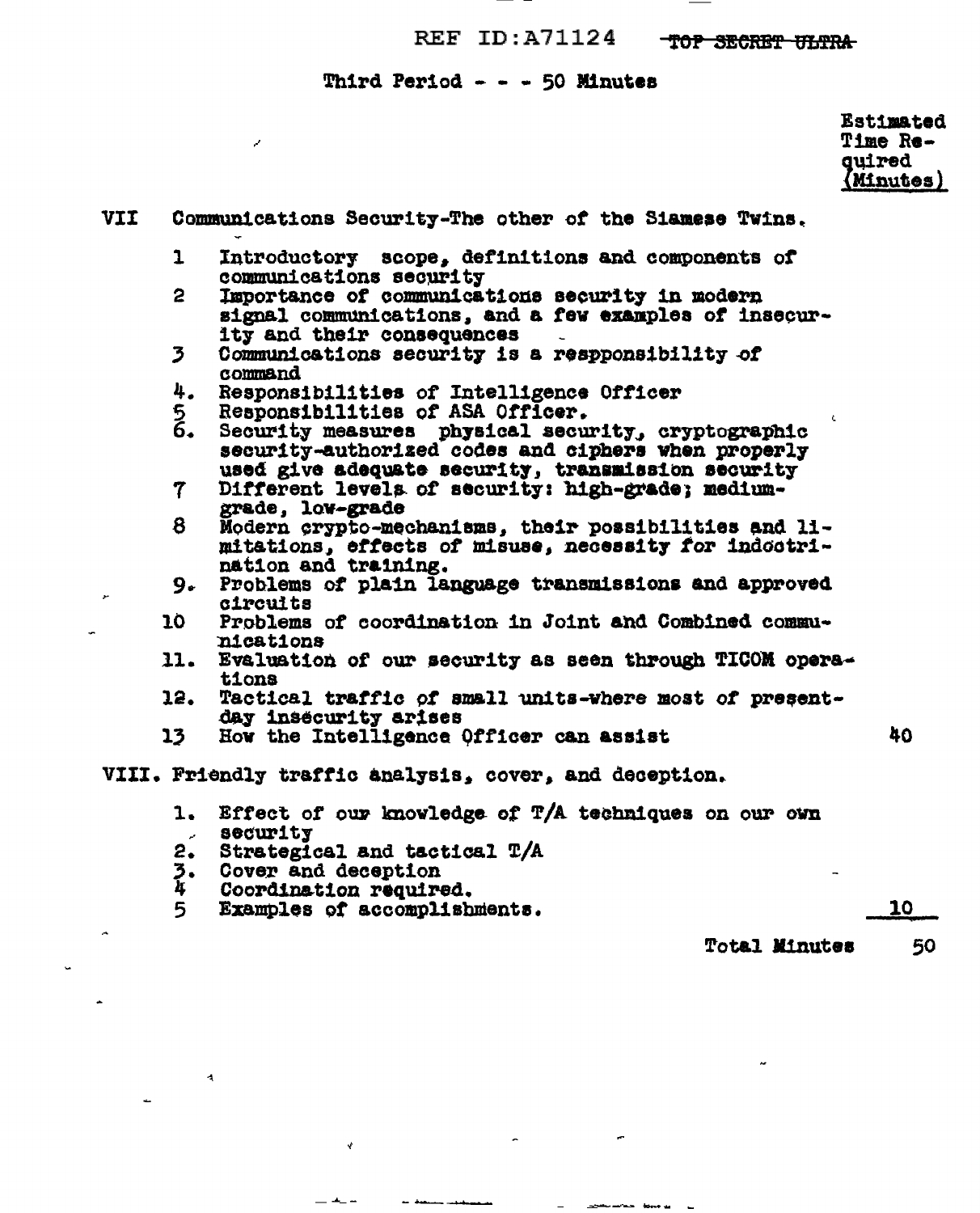REF ID: A71124 TOP SECRET ULTRA

Fourth Period - - - 50 Minutes

Estimated Time Re**quired** (Minutes)

IX. The Army Security Agency Functions and responsibilities 1. How it operates in  $Z/I$ .  $2.$ 3.<br>4. How it operates in theaters How it coordinates and integrates 5 Liaison activities  $\mathbf{x}$ . Summary, conclusions, and informal discussion  $-20$ Emphasis on limitations, pitfalls, and dangers, but  $\mathbf{1}$ assurance of value and validity of successful signal intelligence operations. The role played by good evaluation and dissemination. 2  $3.$ Necessity for protection of sources of signal intelligence, effects of poor communications security on signal intelligence success. Security regulations for protection of ultra.<br>Security regulations for protection of our own 4 5 communications  $30<sub>1</sub>$ **Total Minutes** 

 $\mathbf{v}_\mathrm{m}$